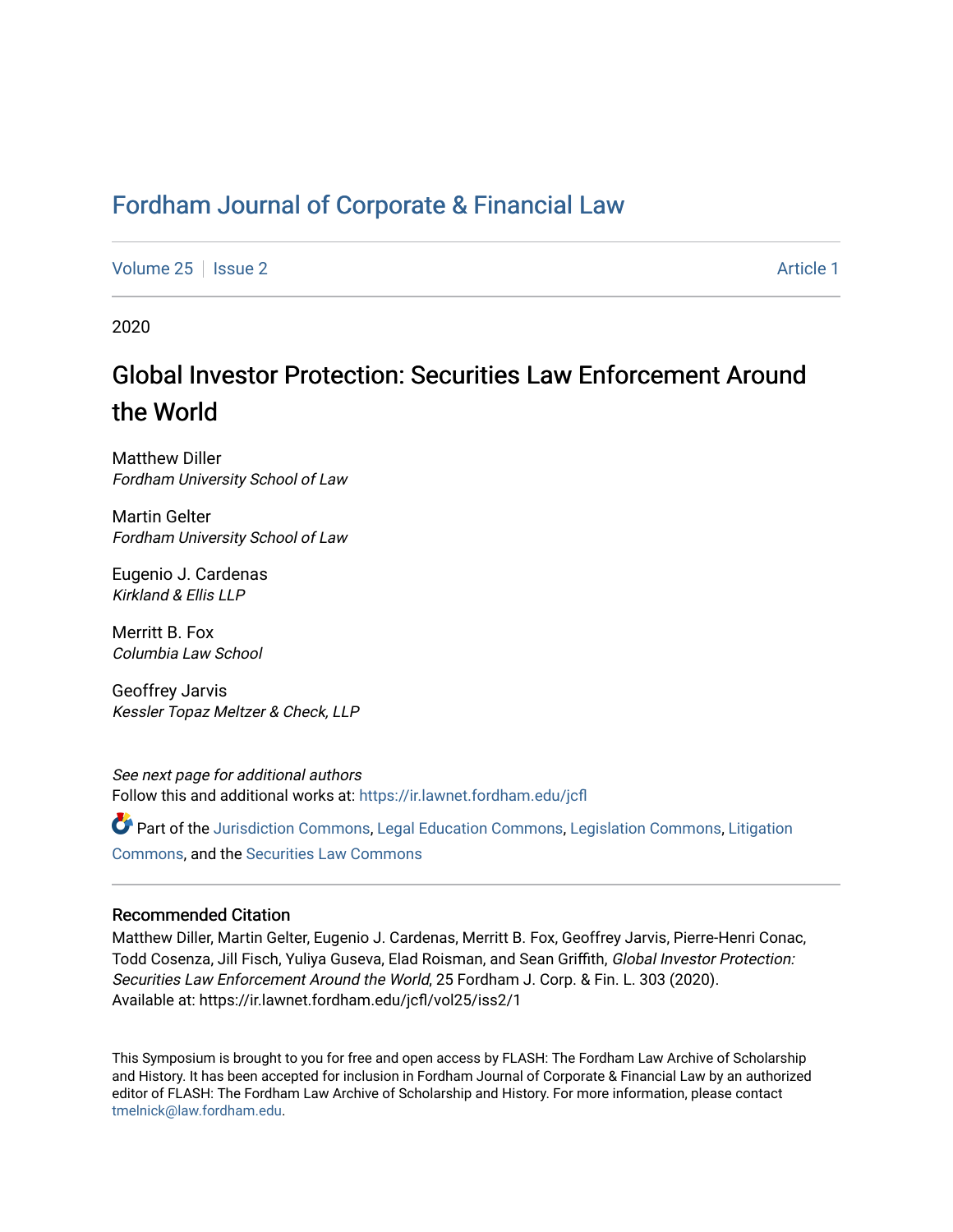## Global Investor Protection: Securities Law Enforcement Around the World

#### Cover Page Footnote

The symposium was held at Fordham University School of Law on October 18, 2019. The transcript has been edited to remove minor cadences of speech that appear awkward in writing and to provide sources and references to other explanatory materials in respect to certain statements made by the speakers.

#### Authors

Matthew Diller, Martin Gelter, Eugenio J. Cardenas, Merritt B. Fox, Geoffrey Jarvis, Pierre-Henri Conac, Todd Cosenza, Jill Fisch, Yuliya Guseva, Elad Roisman, and Sean Griffith